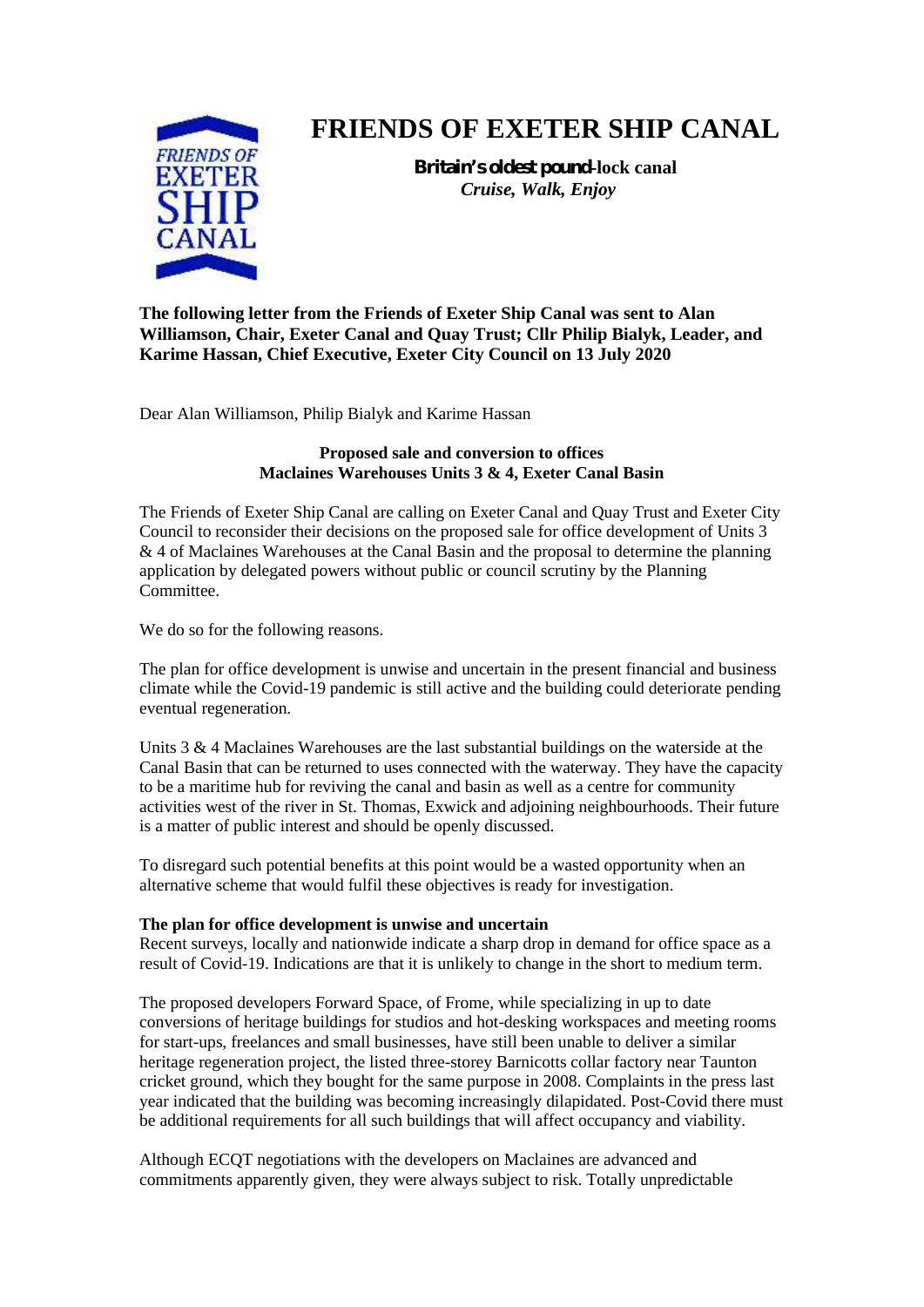circumstances now appertain that require a reassessment of the whole situation. This is not 'back-tracking' or 'reneging' as ECQT has put it, but a timely review.

#### **The sale of the Maclaines buildings is not in the public interest**

ECQT received its valuable property portfolio from the City Council. It is the major landlord in the canal basin and so is inextricably part of any future policy by the Council for reviving the canal and an expanding boatyard. The basin is the canal's focal point and base for its activities.

If Units  $3 \& 4$  of Maclaines are sold they pass from public ownership and control. Their future will be unpredictable. They will not be available for canal regeneration now or in the future. Under private ownership they could stand empty and dilapidated when markets dip.

Although ECQT failed to find uses for Units  $3 \& 4$  after the Maritime Museum closed more than 20 years ago, it built up large and sound reserves from other rent income while still maintaining the fabric of the warehouses. Despite this long-standing expense, their sale is against the public interest now when the revival of the canal and basin into a livelier working environment and their economic and social contributions to the city are under active review following the appointment of a Harbour Master.

#### **An alternative proposal in line with ECQT objectives is ready for investigation**

An alternative proposal, 'Maclaines – The Future', developed by the Friends of Exeter Ship Canal since the beginning of this year is ready for active assessment. On 6 July, ECQT rejected the Friends' request for a breathing space to reconsider the warehouses' future, despite the Friends' submission of a proposal from a firm of consultants for a 'Route Map' for exploring the feasibility of the scheme.

In line with the Trust's charitable objectives of civic pride and educational and other cultural activity, 'Maclaines – The Future' would turn the buildings into a working maritime and community hub with adaptable work and meeting spaces. These would – for example – be for boat building; skills training with weekend courses for people of all abilities and backgrounds; flexible spaces and workshops for maritime businesses, clubs and organisations; craft and art studios; and shops and produce markets encouraging produce landed by water. These all add social, cultural, civic and educational value. The office proposals are at variance with these objectives.

While the Route Map and subsequent development of the project would be completed in as timely a manner as possible there is little to suggest that the project would be any more delayed than the present office proposals in the current climate.

#### **The current procedure lacks openness and transparency**

The future of Maclaines is being determined totally behind closed doors at ECQT meetings when the issues are of public interest and concern one of the city's most valued assets. No consultation has taken place with water users or the local community on how the long-empty buildings should be regenerated. No opportunities have been encouraged to explore ways and funding to take on local heritage buildings through social enterprise.

The Council's intention to decide the planning application using delegated powers without public scrutiny is also undemocratic and inappropriate in a case that has wide implications and is a matter of public interest. It is the opposite of promoting greater public involvement and participation.

We believe there are also difficulties in the decision making process because some members of the Planning Committee are Council-nominees on the board of ECQT, which is a separate